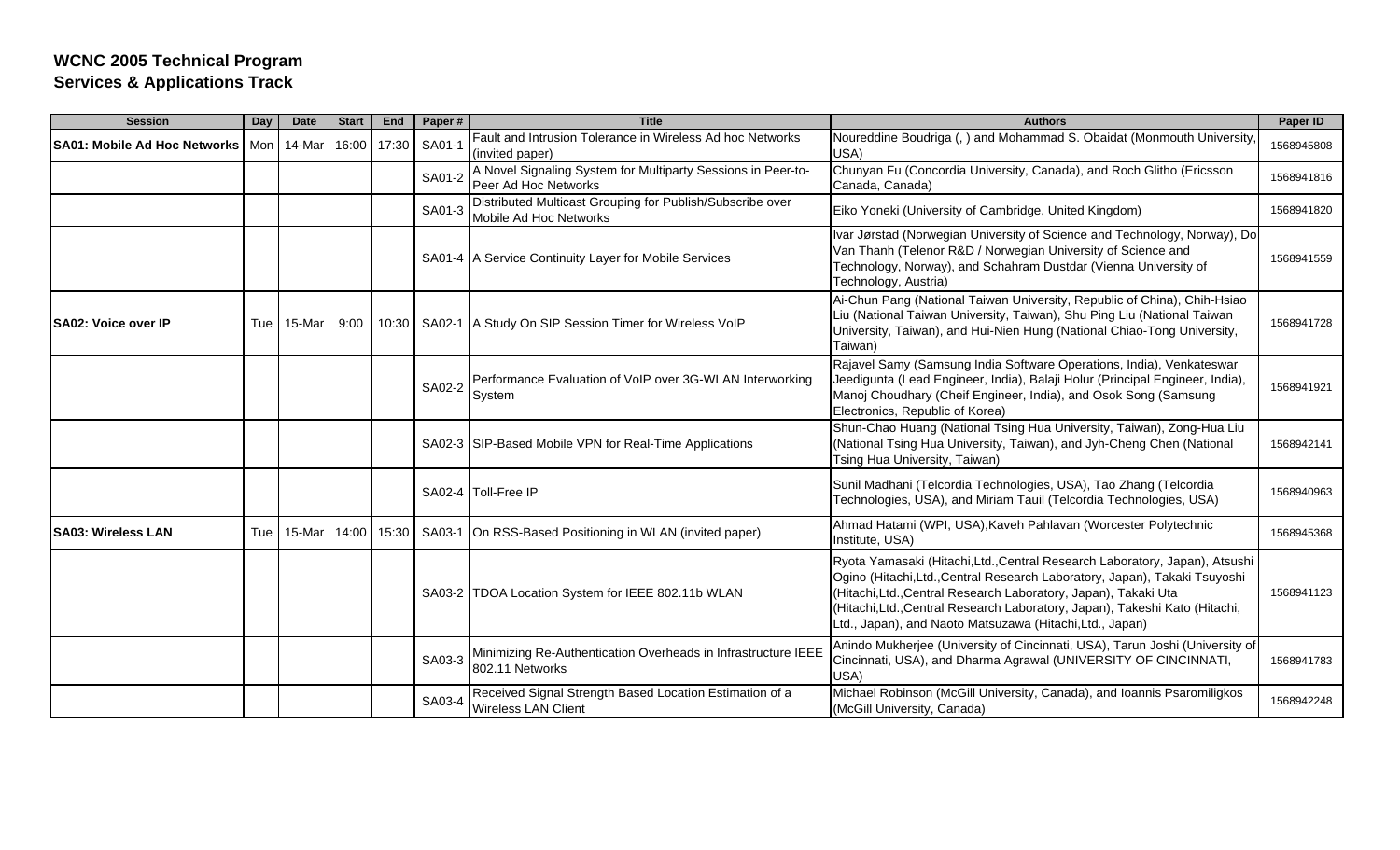| <b>Session</b>                                      | Day | <b>Date</b> | <b>Start</b> | End   | Paper# | <b>Title</b>                                                                                                                           | <b>Authors</b>                                                                                                                                                                                                                                                                                                       | Paper ID   |
|-----------------------------------------------------|-----|-------------|--------------|-------|--------|----------------------------------------------------------------------------------------------------------------------------------------|----------------------------------------------------------------------------------------------------------------------------------------------------------------------------------------------------------------------------------------------------------------------------------------------------------------------|------------|
| <b>SA04: Sensor Networks</b>                        | Tue | 15-Mar      | 16:00        | 17:30 |        | SA04-1 Safety Warning Based on Roadway Sensor Networks                                                                                 | Kai Xing (The George Washington University, USA), Xiuzhen Cheng<br>(George Washington Univ, USA), and Min Ding (the George Washington<br>University, USA)                                                                                                                                                            | 1568942181 |
|                                                     |     |             |              |       |        | SA04-2 Fault-Tolerant Target Detection in Sensor Networks                                                                              | Min Ding (the George Washington University, USA), Dechang Chen<br>(Uniformed Services University of the Health Sciences, USA), Andrew<br>Thaeler (The George Washington University, USA), and Xiuzhen Cheng<br>(George Washington Univ, USA)                                                                         | 1568942232 |
|                                                     |     |             |              |       |        | SA04-3 Sensor Data Aggregation for Resource Inventory Applications                                                                     | Tsung-Han Lin (National Taiwan University, Taiwan), and Polly Huang<br>(National Taiwan University, Republic of China)                                                                                                                                                                                               | 1568942059 |
|                                                     |     |             |              |       | SA04-4 | Supporting Group Communication among Interacting Agents in<br><b>Nireless Sensor Networks</b>                                          | Jaewon Shin (Stanford University, USA)                                                                                                                                                                                                                                                                               | 1568941991 |
| <b>SA05: Traffic Engineering</b>                    |     | Wed 16-Mar  | 9:00         | 10:30 | SA05-1 | Simulation of Teletraffic Variables in UMTS Networks: Impact of<br>Lognormal Distributed Call Duration                                 | Antonietta Spedalieri (Universitat Politecnica de Catalunya, Spain), Israel<br>Martin Escalona (Universidad Politecnica de Cataluña, Spain), and<br>Francisco Barcelo (Technological University of Catalonia (UPC), Spain)                                                                                           | 1568940837 |
|                                                     |     |             |              |       | SA05-2 | Performance Implications of Pareto-distributed Cell Residual<br>Time in Distributed Admission Control Scheme (DACS)                    | Suttipong Thajchayapong (Carnegie Mellon University, USA), and Ozan<br>Tonguz (Carnegie Mellon University, USA)                                                                                                                                                                                                      | 1568942130 |
|                                                     |     |             |              |       | SA05-3 | Dynamic packet scheduling for cdma2000 1xEV-DO<br><b>Broadcast/Multicast Services</b>                                                  | Kyungtae Kang (Seoul National University, Republic of Korea)                                                                                                                                                                                                                                                         | 1568941390 |
|                                                     |     |             |              |       |        | A Dummy Segment Based Bandwidth Probing Technique to<br>SA05-4 Enhance the Performance of TCP over Heterogeneous<br><b>Networks</b>    | Tarik Taleb (Tohoku University, Japan), Kenichi Kashibuchi (Graduate<br>School of Information Sciences, Tohoku University, Japan), Nei Kato<br>(Tohoku University, Japan), and Yoshiaki Nemoto (Tohoku University,<br>Japan)                                                                                         | 1568941000 |
| <b>ISA06: Network Architecture</b><br><b>Design</b> |     | Wed 16-Mar  | 14:00        | 15:30 |        | SA06-1   A Consolidated Architecture for 4G/B3G Networks                                                                               | M. Rubaiyat Kibria (The University of Sydney, Australia), Abbas Jamalipour<br>(The University of Sydney, Australia, Australia), and Vinod Mirchandani (The<br>University of Sydney, Australia)                                                                                                                       | 1568941845 |
|                                                     |     |             |              |       | SA06-2 | A Lightweight Pervasive Architecture for Fieldwork<br>Environments                                                                     | Thienne Mesquita (Federal University of Pernambuco, Brazil), and Djamel<br>Sadok (Federal University of Pernambuco, Brazil)                                                                                                                                                                                          | 1568941981 |
|                                                     |     |             |              |       |        | Design and Implementation of an architecture supporting<br>SA06-3 Mobile CORBA Servants under Intermittent Connectivity<br>Environment | Mayank Mishra (Persistent Systems Private Ltd., India), Sanjay Chaudhary<br>(Dhirubhai Ambani Institute of Information and Communication Technology,<br>India)                                                                                                                                                       | 1568941872 |
|                                                     |     |             |              |       |        | SA06-4 Integrated Networking Technologies for a Survivable Network                                                                     | Jasmine Chennikara-Varghese (Telcordia Technologies, Inc., USA),<br>Ashutosh Dutta (Telcordia Technologies, USA), Aileen Cheng (Telcordia<br>Technologies, USA), Moncef Elaoud (Telcordia Technologies, USA),<br>Anthony McAuley (Telcordia Technologies, USA), and Isil Sebuktekin<br>(Telcordia Technologies, USA) | 1568941979 |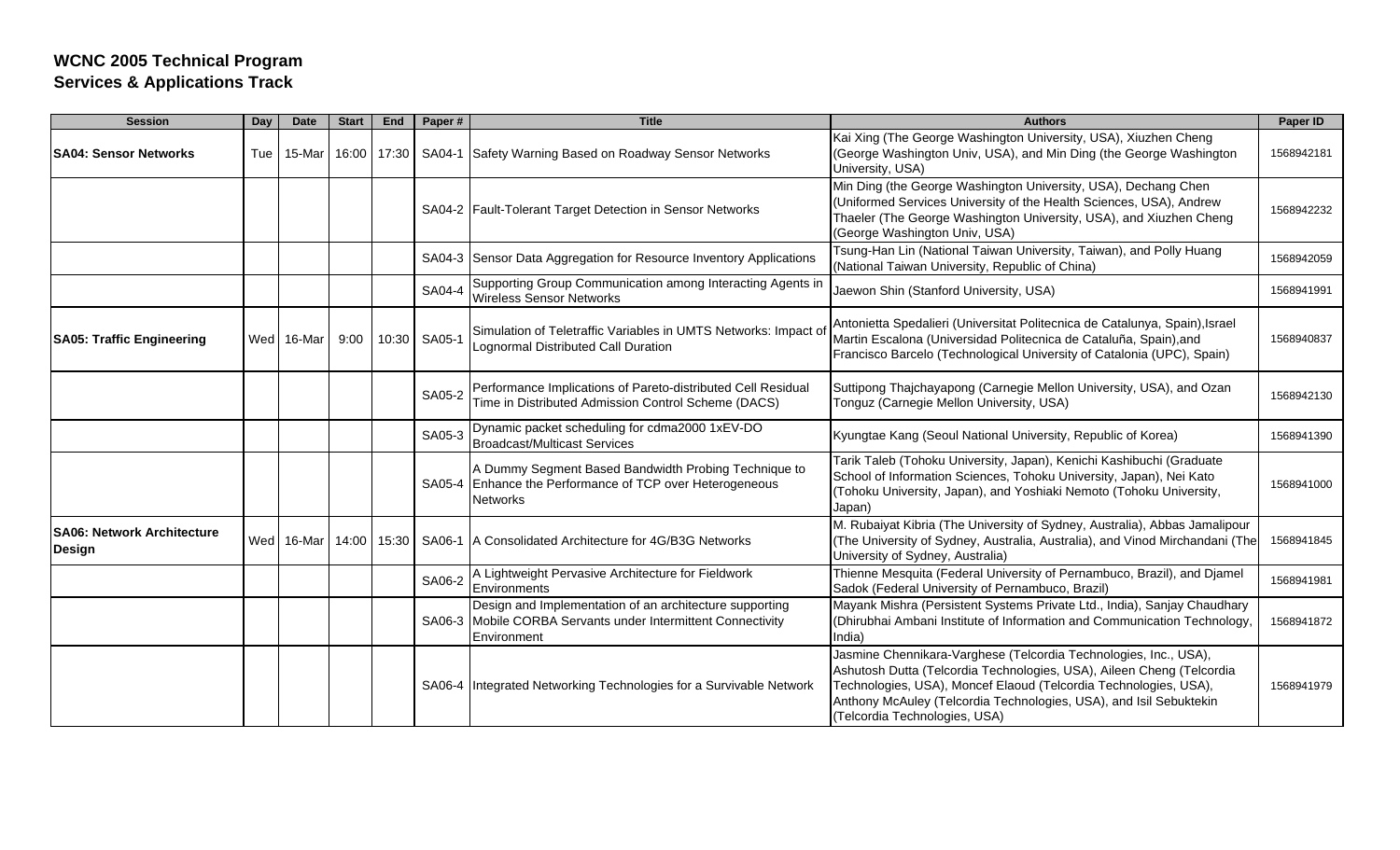| <b>Session</b>                                                | Day | <b>Date</b> | <b>Start</b> | End   | Paper# | <b>Title</b>                                                                                          | <b>Authors</b>                                                                                                                                                                                                      | Paper ID   |
|---------------------------------------------------------------|-----|-------------|--------------|-------|--------|-------------------------------------------------------------------------------------------------------|---------------------------------------------------------------------------------------------------------------------------------------------------------------------------------------------------------------------|------------|
| <b>SA07: Service Accountability</b>                           | Wed | 16-Mar      | 9:00         | 10:30 | SA07-1 | An AAA based intelligent service customization framework for<br>Public WLANs                          | Farooq Bari (AT&T Wireless Services, USA)                                                                                                                                                                           | 1568940961 |
|                                                               |     |             |              |       | SA07-2 | Constructing Sequential Aggregate Signatures for Secure<br><b>Wireless Routing Protocols</b>          | Huafei Zhu (Institute for Infocomm Research,, Singapore), Tieyan Li<br>(Institute for Infocomm Research, Singapore), and Yongdong Wu (Institute<br>for Infocomm Research, Singapore)                                | 1568941115 |
|                                                               |     |             |              |       | SA07-3 | A Simple Approach to Charging and Billing of Packetized<br>Applications                               | Gülfem ISIKLAR (University of Galatasaray, Turkey), and Ayse Bener<br>(Bogazici University, Turkey)                                                                                                                 | 1568941694 |
|                                                               |     |             |              |       | SA07-4 | Service Survivability in Wireless Networks via Multi-Layer Self-<br>Healing                           | Latha Kant (Telcordia Technologies, USA)                                                                                                                                                                            | 1568941094 |
| SA08: Cellular System Services   Wed   16-Mar   16:00   17:30 |     |             |              |       | SA08-1 | Mapping of File-Sharing onto Mobile Environments: Feasibility<br>and Performance of eDonkey with GPRS | Tobias Hoßfeld (University of Wuerzburg, Germany), Kurt Tutschku<br>(Wuerzburg University, Germany), and Frank-Uwe Andersen (Siemens ICM,<br>Germany)                                                               | 1568940997 |
|                                                               |     |             |              |       | SA08-2 | Access to IP Multimedia Subsystem of UMTS via PacketCable<br><b>Network</b>                           | Mehdi Mani (Institude National des Telecommunication (INT), France), and<br>oel Crespi (GET-INT, France)                                                                                                            | 1568941133 |
|                                                               |     |             |              |       | SA08-3 | A Proxy-Based Framework to Enhance User Level Performance<br>of GPRS/UMTS Networks                    | Yue Wang (Tsinghua University, P.R. China)                                                                                                                                                                          | 1568941210 |
|                                                               |     |             |              |       |        | SA08-4 IIMS-based Push-to-Talk over GPRS/UMTS                                                         | Peter Kim (Siemens AG, Germany), Andras Balazs (Siemens I&C Mobile,<br>Germany), Eddy van den Broek (Siemens AG, Germany), Gerhard<br>Kieselmann (Siemens AG, Germany), and Wolfgang Boehm (Siemens AG,<br>Germany) | 1568941475 |
| <b>SA09: Personal and Indoor</b><br><b>Services</b>           | Thu | 17-Mar      | 9:00         | 10:30 | SA09-1 | 802.15.3 High-Rate WPAN (invited paper)                                                               | A Novel Scheduling Scheme and MAC Enhancements for IEEE RanRan Zeng and Geng-Sheng Kuo (National Chengchi University,<br>Republic of China)                                                                         | 1568945369 |
|                                                               |     |             |              |       | SA09-2 | Practical device association protocols for wireless enabled<br>personal devices                       | Anantharaman Lakshminarayanan (Institute for infocomm research,<br>Singapore), and Huafei Zhu (Institute for Infocomm Research,, Singapore)                                                                         | 1568940927 |
|                                                               |     |             |              |       |        | SA09-3 Map-aided indoor mobile positioning system using particle filter                               | Frederic Evennou (France Telecom R&D, France)                                                                                                                                                                       | 1568941213 |
|                                                               |     |             |              |       |        | SA09-4 HTTP Compression Techniques                                                                    | Zhigang Liu (Nokia Research Center, USA), Yousuf Saifullah (Nokia<br>Research Center, USA), Marc Greis (Nokia Research Center, USA), and<br>Srinivas Sreemanthula (Nokia Research Center, USA)                      | 1568941103 |